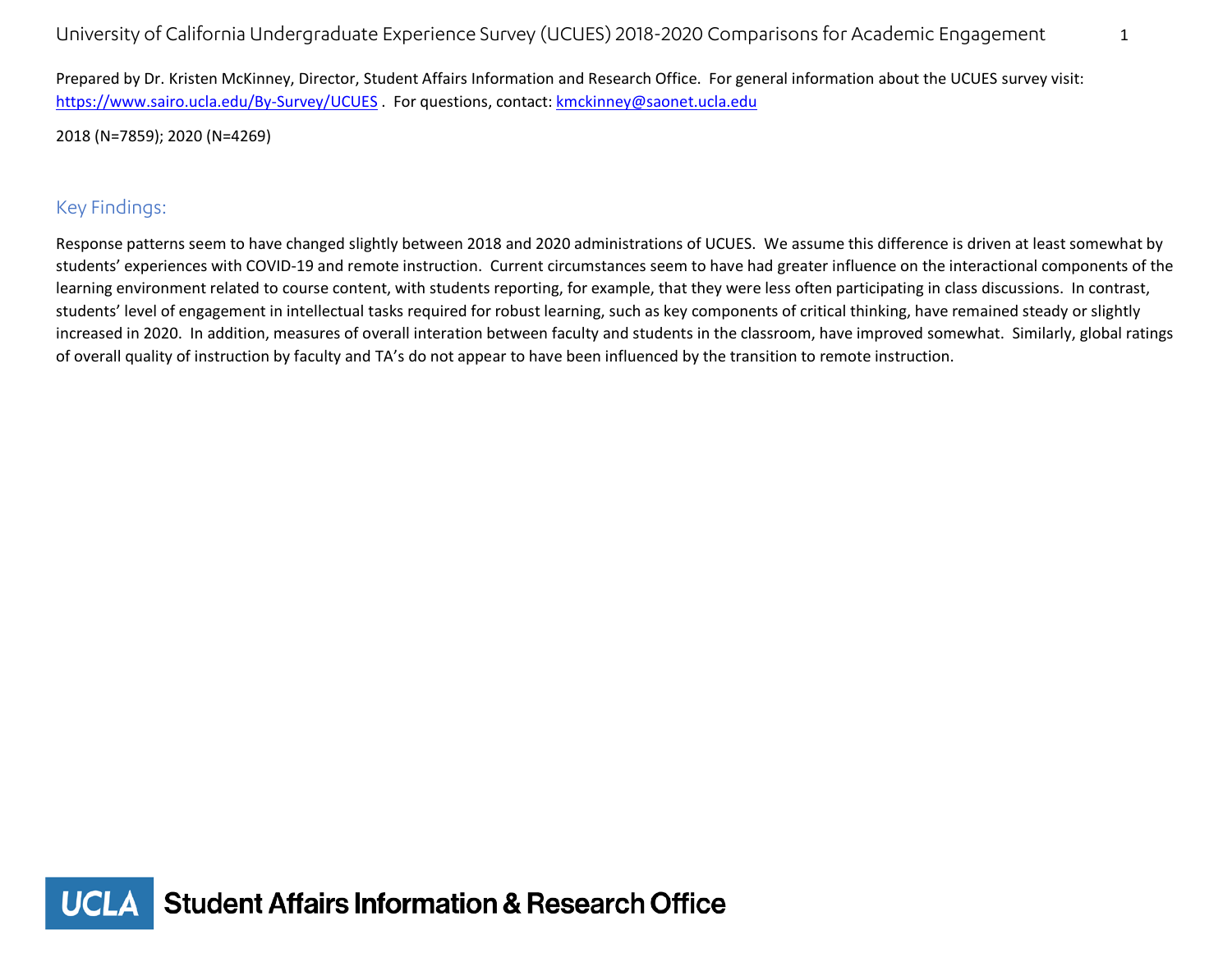

**Student Affairs Information & Research Office UCLA**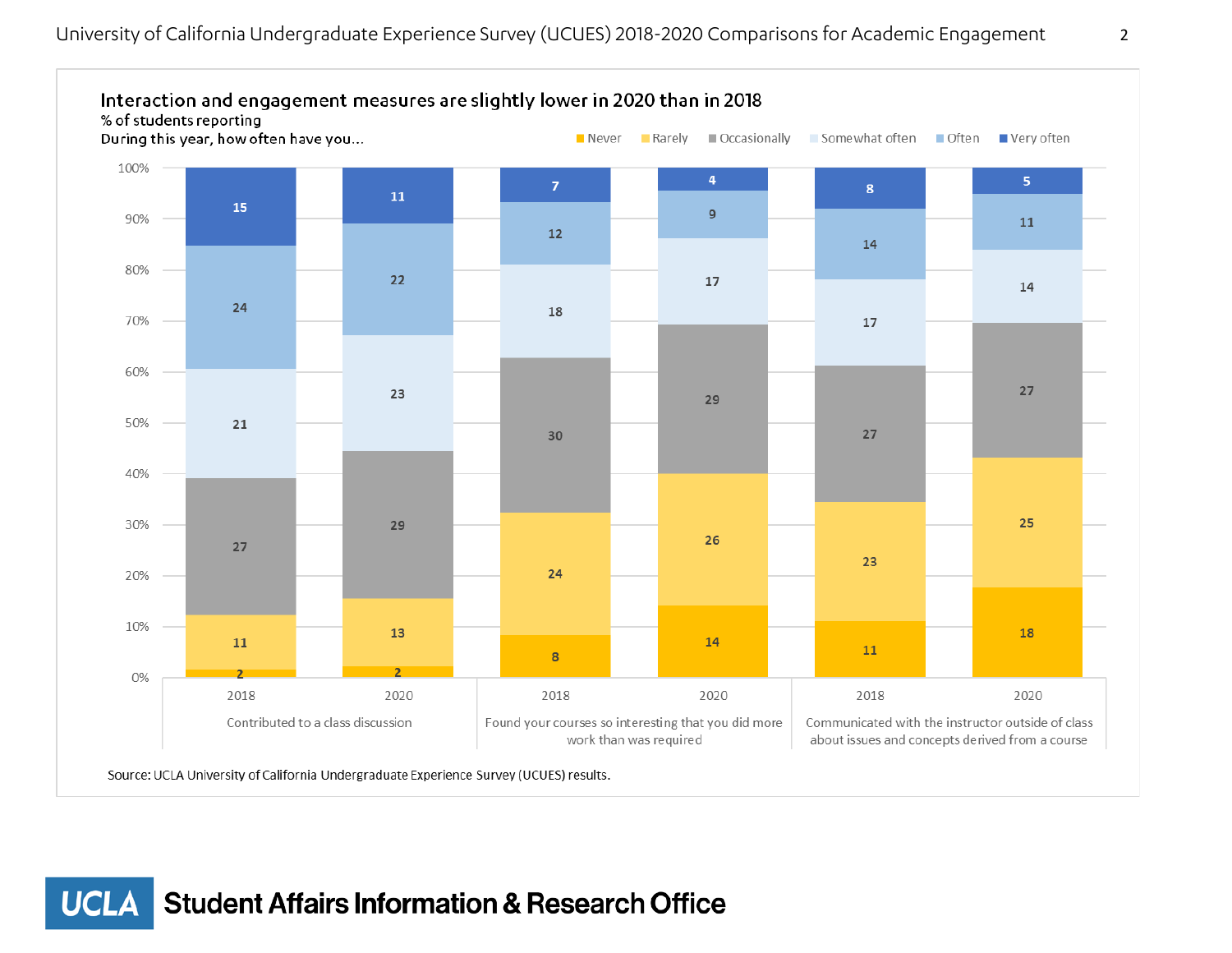

**UCLA Student Affairs Information & Research Office**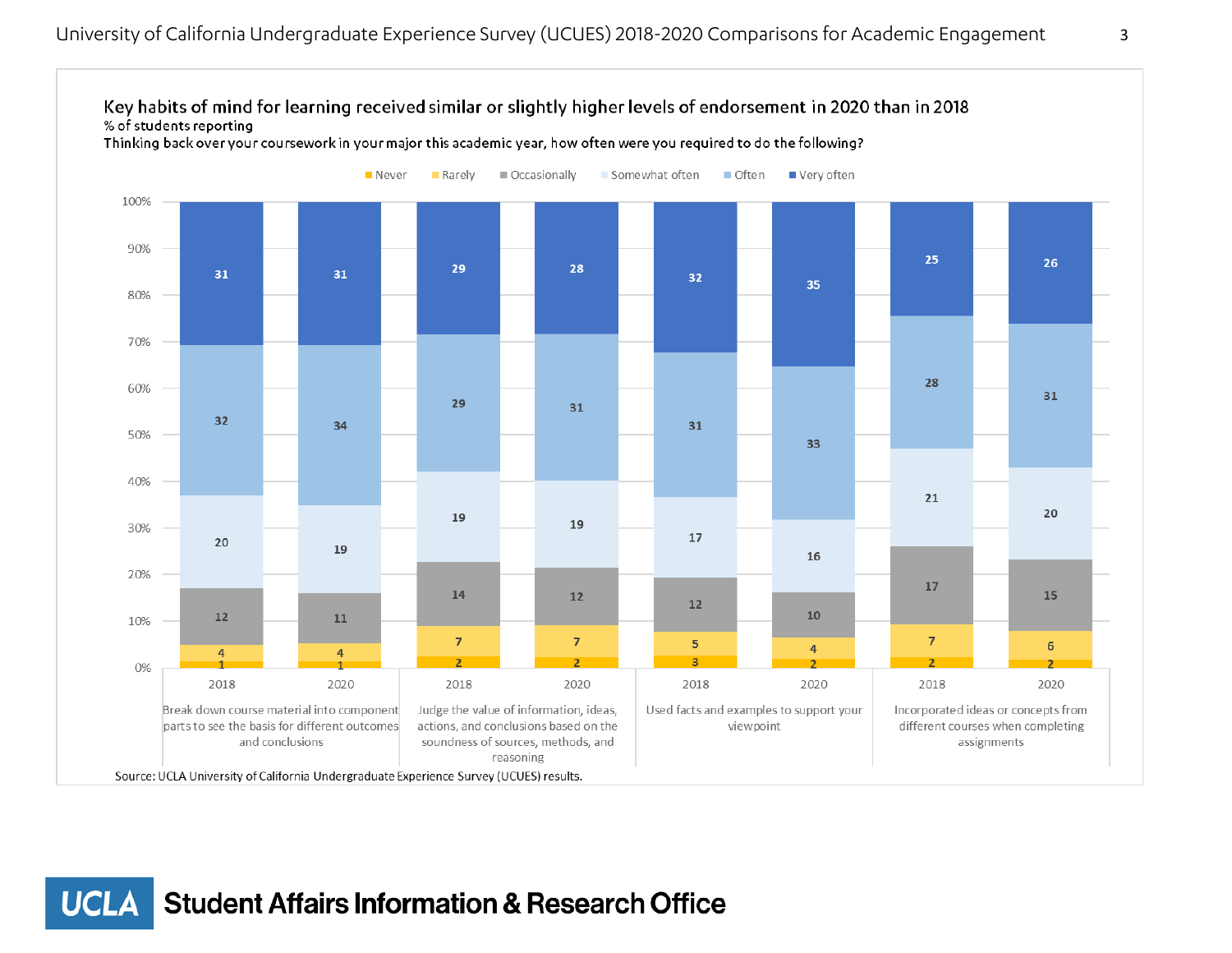

**Student Affairs Information & Research Office UCLA**